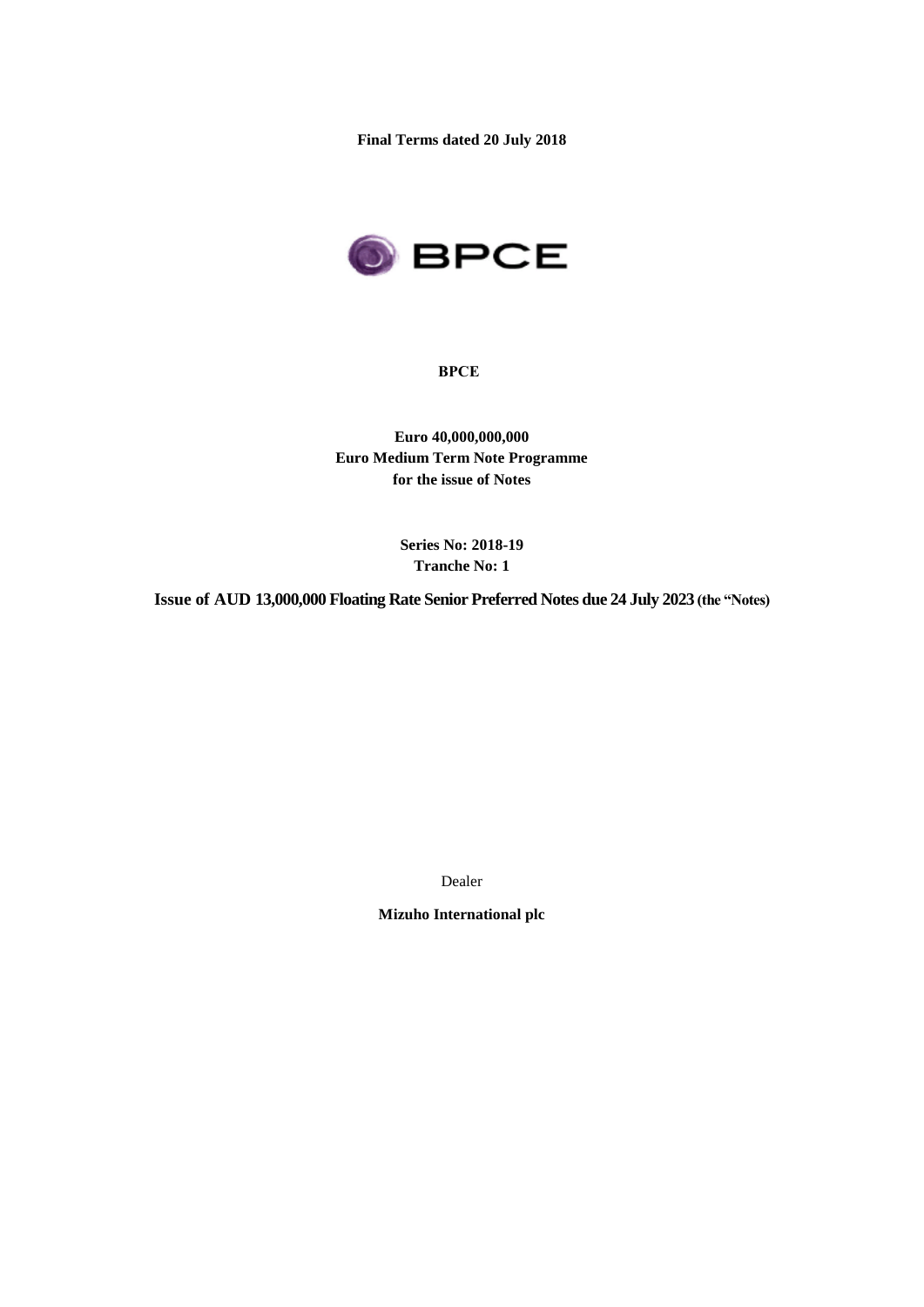**MIFID II PRODUCT GOVERNANCE / PROFESSIONAL INVESTORS AND ECPS ONLY TARGET MARKET** – SOLELY FOR THE PURPOSES OF THE MANUFACTURER'S PRODUCT APPROVAL PROCESS, THE TARGET MARKET ASSESSMENT IN RESPECT OF THE NOTES HAS LED TO THE CONCLUSION THAT: (I) THE TARGET MARKET FOR THE NOTES IS ELIGIBLE COUNTERPARTIES AND PROFESSIONAL CLIENTS ONLY, EACH AS DEFINED IN DIRECTIVE 2014/65/EU (AS AMENDED, "MIFID II"); AND (II) ALL CHANNELS FOR DISTRIBUTION OF THE NOTES TO ELIGIBLE COUNTERPARTIES AND PROFESSIONAL CLIENTS ARE APPROPRIATE. ANY PERSON SUBSEQUENTLY OFFERING, SELLING OR RECOMMENDING THE NOTES (A "DISTRIBUTOR") SHOULD TAKE INTO CONSIDERATION THE MANUFACTURER'S TARGET MARKET ASSESSMENT; HOWEVER, A DISTRIBUTOR SUBJECT TO MIFID II IS RESPONSIBLE FOR UNDERTAKING ITS OWN TARGET MARKET ASSESSMENT IN RESPECT OF THE NOTES (BY EITHER ADOPTING OR REFINING THE MANUFACTURER'S TARGET MARKET ASSESSMENT) AND DETERMINING APPROPRIATE DISTRIBUTION CHANNELS.

#### **PART A – CONTRACTUAL TERMS**

Terms used herein shall be deemed to be defined as such for the purposes of the Conditions (the "**Conditions**") set forth in the base prospectus dated 1 December 2017 which received visa n° 17-625 from the *Autorité des marchés financiers* (the "**AMF**") on 1 December 2017 (the "**Base Prospectus**") and the first supplement to the Base Prospectus dated 24 January 2018 which received visa n° 18-024 from the AMF, the second supplement to the Base Prospectus dated 20 February 2018 which received visa n° 18-047 from the AMF, the third supplement to the Base Prospectus dated 6 March 2018 which received visa n° 18-075 from the AMF, the fourth supplement to the Base Prospectus dated 5 April 2018 which received visa n° 18-115 from the AMF, and the fifth supplement to the Base Prospectus dated 11 June 2018 which received visa n° 18-236 from the AMF (the "Supplements"), which together constitute a base prospectus for the purposes of the Prospectus Directive.

This document constitutes the Final Terms of the Notes described herein for the purposes of Article 5.4 of the Prospectus Directive and must be read in conjunction with such Base Prospectus as so supplemented. Full information on the Issuer and the offer of the Notes is only available on the basis of the combination of these Final Terms and the Base Prospectus as so supplemented. The Base Prospectus and the Supplements are available for viewing at the office of the Fiscal Agent or each of the Paying Agents and on the website of the AMF (www.amf-france.org) and copies may be obtained from BPCE, 50 avenue Pierre Mendès-France, 75013 Paris, France.

| 1. | Issuer:                           | <b>BPCE</b>                                      |
|----|-----------------------------------|--------------------------------------------------|
| 2. | Series Number:<br>(i)             | 2018-19                                          |
|    | Tranche Number:<br>(ii)           | 1                                                |
| 3. | Specified Currency or Currencies: | Australian Dollars ("AUD")                       |
| 4. | <b>Aggregate Nominal Amount:</b>  |                                                  |
|    | (i)<br>Series:                    | AUD 13,000,000                                   |
|    | (ii)<br>Tranche:                  | AUD 13,000,000                                   |
| 5. | Issue Price:                      | 100.00 per cent. of the Aggregate Nominal Amount |
| 6. | Specified Denomination(s):        | AUD 1,000,000                                    |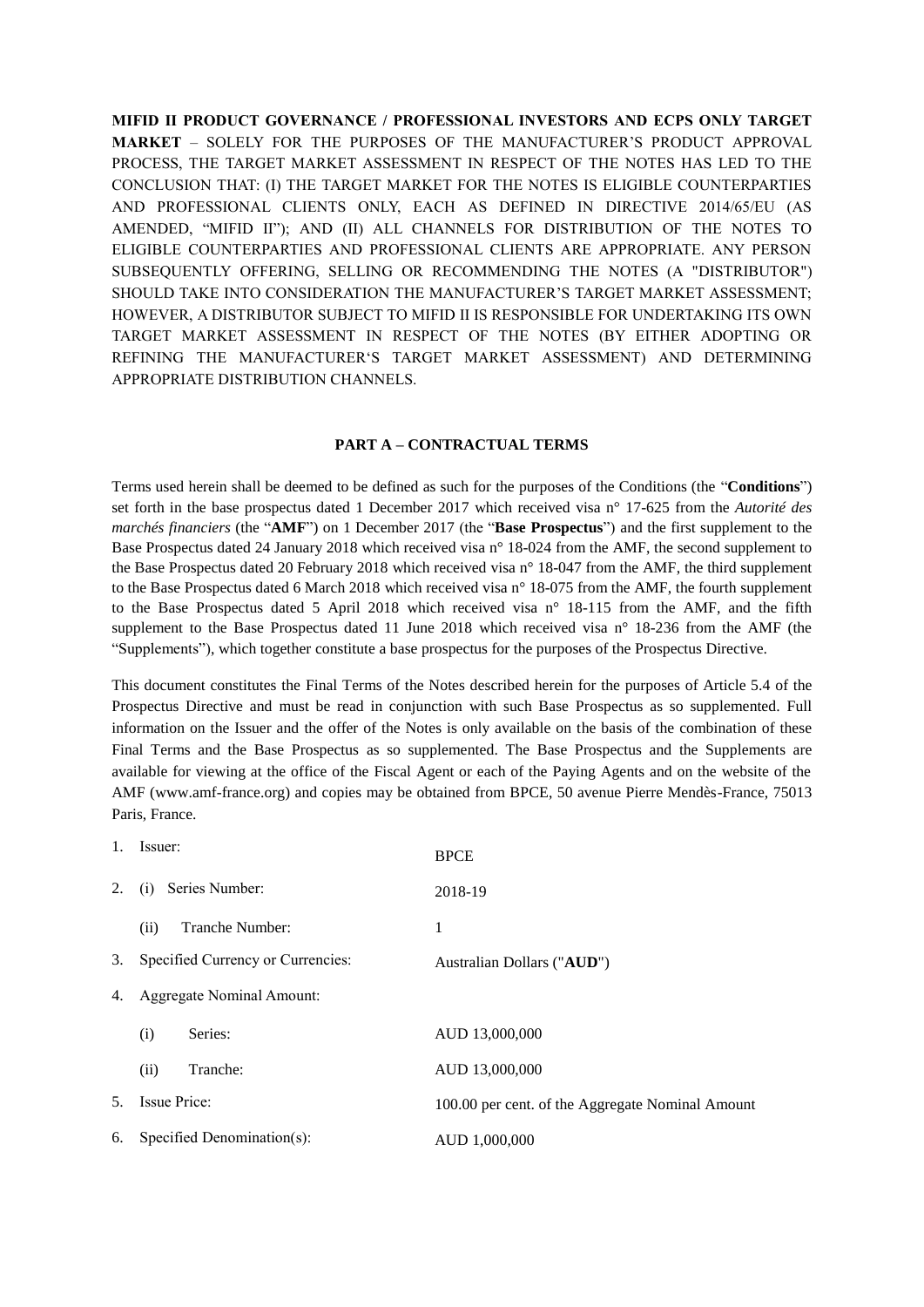| 7.  | $(i)$ Issue Date:                                                               | 24 July 2018                                                                                                                                                 |
|-----|---------------------------------------------------------------------------------|--------------------------------------------------------------------------------------------------------------------------------------------------------------|
|     | (ii) Interest Commencement Date:                                                | <b>Issue Date</b>                                                                                                                                            |
| 8.  | Interest Basis:                                                                 | Three (3) months AUD BBSW $+1.00$ per cent. <i>per annum</i><br><b>Floating Rate</b><br>(further particulars specified below)                                |
| 9.  | Maturity Date:                                                                  | Specified Interest Payment Date falling on or nearest to 24<br><b>July 2023</b>                                                                              |
|     | 10. Redemption Basis:                                                           | Subject to any purchase and cancellation or early<br>redemption, the Notes will be redeemed on the Maturity<br>Date at 100 per cent. of their nominal amount |
|     | 11. Change of Interest Basis:                                                   | Not Applicable                                                                                                                                               |
|     | 12. Put/Call Options:                                                           | Not Applicable                                                                                                                                               |
| 13. | (i) Status of the Notes:                                                        | <b>Senior Preferred Notes</b>                                                                                                                                |
|     | Dates of the corporate authorisations<br>(i)<br>for issuance of Notes obtained: | Decision of the <i>Directoire</i> of the Issuer dated 9 April 2018<br>and of Mr. Jean-Philippe<br>Berthaut, Head of Group Funding, 12 July 2018.             |

# **PROVISIONS RELATING TO INTEREST (IF ANY) PAYABLE**

|                                    | 14. Fixed Rate Note Provisions:                                                                                          | Not Applicable                                                                                                                                                                                                                                                                                                                            |
|------------------------------------|--------------------------------------------------------------------------------------------------------------------------|-------------------------------------------------------------------------------------------------------------------------------------------------------------------------------------------------------------------------------------------------------------------------------------------------------------------------------------------|
| 15. Floating Rate Note Provisions: |                                                                                                                          | Applicable                                                                                                                                                                                                                                                                                                                                |
| (i)                                | Interest Period(s):                                                                                                      | The period beginning on (and including) the Interest<br>Commencement Date and ending on (but excluding) the<br>First Specified Interest Payment Date and each successive<br>period beginning on (and including) a Specified Interest<br>Payment Date and ending on (but excluding) the next<br>succeeding Specified Interest Payment Date |
| (ii)                               | Specified Interest Payment Dates:                                                                                        | 24 January, 24 April, 24 July and 24 October in each year,<br>subject to adjustment in accordance with the Business Day<br>Convention set out in (iv) below                                                                                                                                                                               |
| (iii)                              | First Specified Interest Payment Date:                                                                                   | The Specified Interest Payment Date falling on or nearest<br>to 24 October 2018                                                                                                                                                                                                                                                           |
| (iv)                               | <b>Business Day Convention:</b>                                                                                          | Modified Following Business Day Convention                                                                                                                                                                                                                                                                                                |
| (v)                                | <b>Interest Period Date:</b>                                                                                             | Not Applicable                                                                                                                                                                                                                                                                                                                            |
| (vi)                               | Business Centre(s):                                                                                                      | London, New York, Sydney amd TARGET                                                                                                                                                                                                                                                                                                       |
| (vii)                              | Manner in which the Rate(s) of<br>Interest is/are to be determined:                                                      | Screen Rate Determination                                                                                                                                                                                                                                                                                                                 |
|                                    | (viii) Party responsible for calculating the<br>Rate(s) of Interest and/or Interest<br>Amount(s) (if not the Calculation | Not Applicable                                                                                                                                                                                                                                                                                                                            |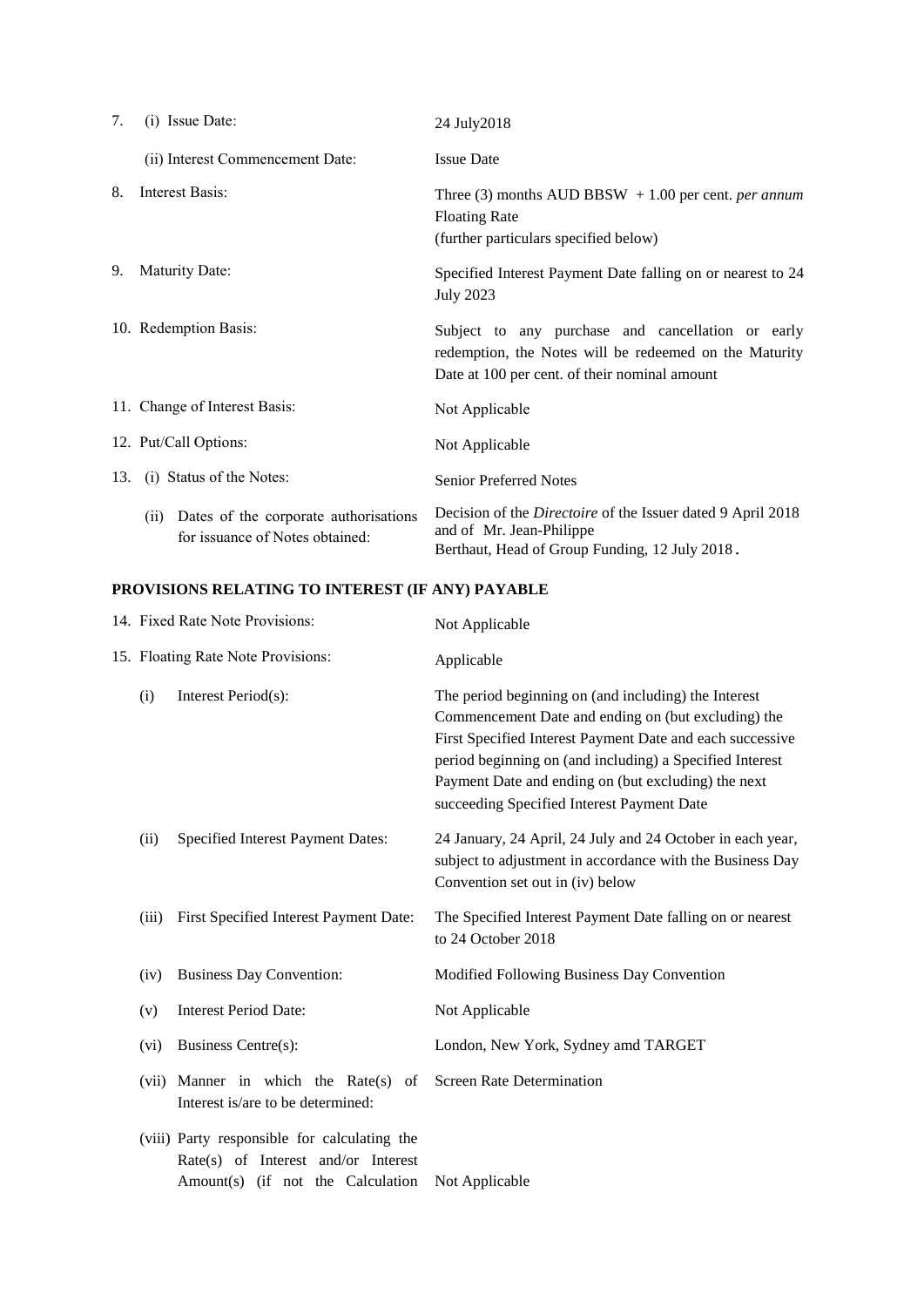Agent):

| (ix)                                                 | Screen Rate Determination:                                                                                                                                                                                                                                                                                                        | Applicable                                                        |
|------------------------------------------------------|-----------------------------------------------------------------------------------------------------------------------------------------------------------------------------------------------------------------------------------------------------------------------------------------------------------------------------------|-------------------------------------------------------------------|
|                                                      | - Reference Rate:                                                                                                                                                                                                                                                                                                                 | 3 months AUD BBSW                                                 |
|                                                      | - Interest Determination Date:                                                                                                                                                                                                                                                                                                    | First Sydney business day of each Interest Period                 |
|                                                      | - Relevant Screen Page:                                                                                                                                                                                                                                                                                                           | <b>Reuters Page BBSW</b>                                          |
|                                                      | - Relevant Screen Page Time:                                                                                                                                                                                                                                                                                                      | 10:10 am Sydney time                                              |
| (x)                                                  | FBF Determination                                                                                                                                                                                                                                                                                                                 | Not Applicable                                                    |
| (xi)                                                 | ISDA Determination:                                                                                                                                                                                                                                                                                                               | Not Applicable                                                    |
|                                                      | (xii) Margin(s):                                                                                                                                                                                                                                                                                                                  | $+1.00$ per cent. <i>per annum</i>                                |
|                                                      | (xiii) Minimum Rate of Interest:                                                                                                                                                                                                                                                                                                  | 0.00 per cent. per annum                                          |
|                                                      | (xiv) Maximum Rate of Interest:                                                                                                                                                                                                                                                                                                   | Not Applicable                                                    |
|                                                      | (xv) Day Count Fraction:                                                                                                                                                                                                                                                                                                          | Actual/365 (Fixed), Adjusted                                      |
|                                                      | 16. Zero Coupon Note Provisions                                                                                                                                                                                                                                                                                                   | Not Applicable                                                    |
|                                                      | 17. Inflation Linked Interest Note Provisions                                                                                                                                                                                                                                                                                     | Not Applicable                                                    |
|                                                      | PROVISIONS RELATING TO REDEMPTION                                                                                                                                                                                                                                                                                                 |                                                                   |
|                                                      | 18. Call Option                                                                                                                                                                                                                                                                                                                   | Not Applicable                                                    |
| 19. Put Option                                       |                                                                                                                                                                                                                                                                                                                                   | Not Applicable                                                    |
| 20. MREL/TLAC Disqualification Event Call<br>Option: |                                                                                                                                                                                                                                                                                                                                   | Applicable                                                        |
|                                                      | 21. Final Redemption Amount of each Note                                                                                                                                                                                                                                                                                          | AUD 1,000,000 per Note of AUD 1,000,000 Specified<br>Denomination |
|                                                      | 22. Inflation Linked Notes - Provisions relating<br>to the Final Redemption Amount:                                                                                                                                                                                                                                               | Not Applicable                                                    |
|                                                      | 23. Early Redemption Amount                                                                                                                                                                                                                                                                                                       |                                                                   |
| (i)                                                  | Early Redemption Amount(s) of each<br>Senior Note payable on redemption<br>of<br>the<br>occurrence<br>upon<br>a<br>MREL/TLAC Disqualification Event<br>(Condition $6(g)$ ), if applicable, a<br>Withholding Tax Event (Condition<br>$6(i)(i)$ , a Gross-Up Event (Condition<br>6(i)(ii)) or for Illegality (Condition<br>$6(1)$ : | AUD 1,000,000 per Note of AUD 1,000,000 Specified<br>Denomination |
| (ii)                                                 | Early Redemption Amount(s) of each<br>Subordinated<br>Note<br>payable<br>on<br>redemption upon the occurrence of a                                                                                                                                                                                                                | Not Applicable                                                    |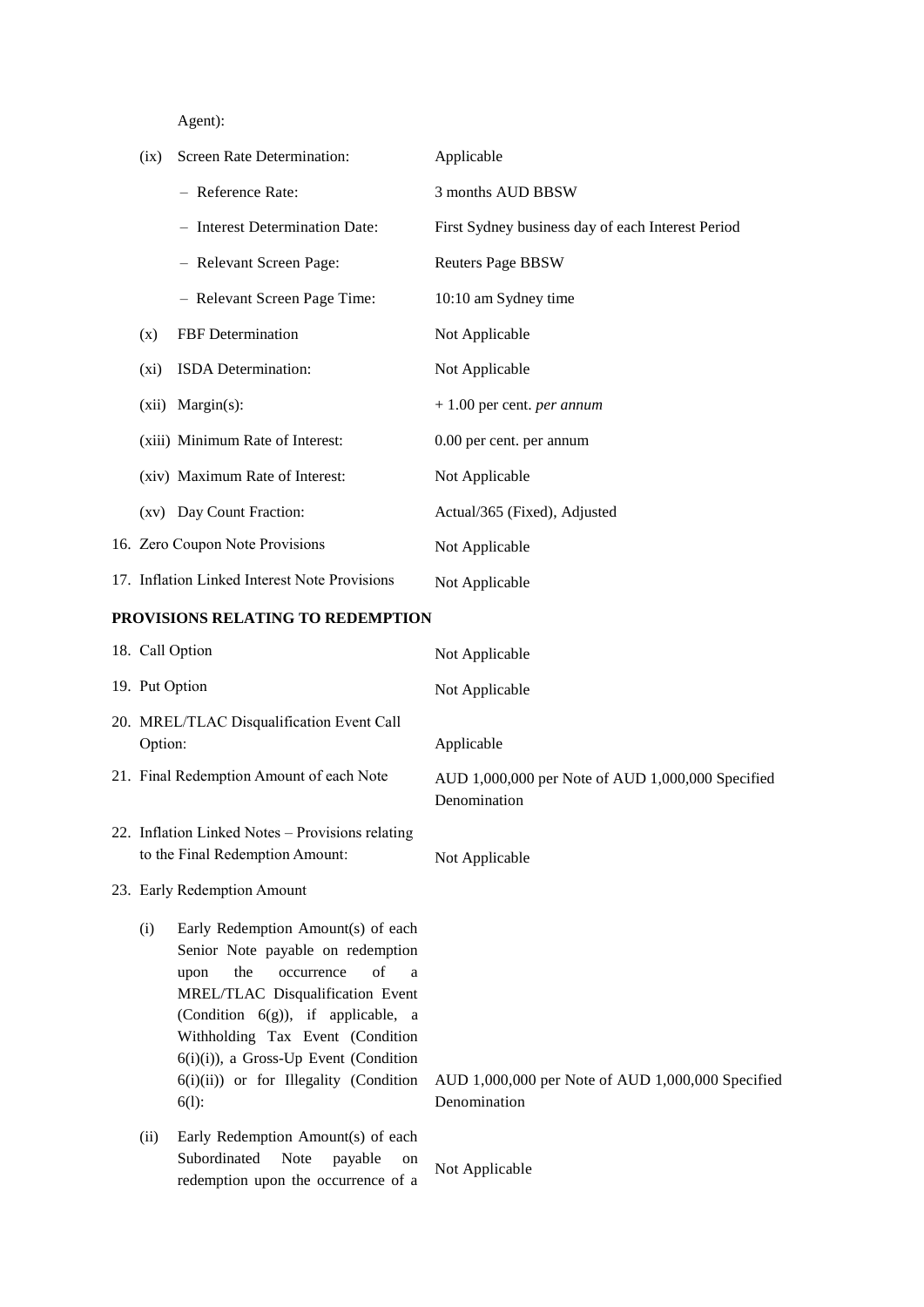|        | Capital Event (Condition 6(h), a<br>Withholding Tax Event (Condition<br>6(i)(i) or a Tax Deductibility Event<br>(Condition $6(i)(iii)$ ): |                                                                                                                                                      |
|--------|-------------------------------------------------------------------------------------------------------------------------------------------|------------------------------------------------------------------------------------------------------------------------------------------------------|
| (iii)  | Redemption for taxation reasons<br>permitted on days others than Interest<br>Payment Dates (Condition 6(i)):                              | N <sub>o</sub>                                                                                                                                       |
| (iv)   | Unmatured Coupons to become void<br>upon early redemption (Materialised<br>Bearer Notes only) (Condition 7(f)):                           | Not Applicable                                                                                                                                       |
|        | <b>GENERAL PROVISIONS APPLICABLE TO THE NOTES</b>                                                                                         |                                                                                                                                                      |
|        | 24. Form of Notes:                                                                                                                        | <b>Dematerialised Notes</b>                                                                                                                          |
| (i)    | Form of Dematerialised Notes:                                                                                                             | Bearer form (au porteur)                                                                                                                             |
| (ii)   | <b>Registration Agent:</b>                                                                                                                | Not Applicable                                                                                                                                       |
| (iii)  | Temporary Global Certificate:                                                                                                             | Not Applicable                                                                                                                                       |
| (iv)   | Applicable TEFRA exemption:                                                                                                               | Not Applicable                                                                                                                                       |
|        | 25. Financial Centre(s):<br>26. Talons for future Coupons or Receipts to be                                                               | London, New York, Sydeny and TARGET                                                                                                                  |
|        | attached to Definitive Notes (and dates on<br>which such Talons mature):                                                                  | Not Applicable.                                                                                                                                      |
|        | 27. Details relating to Instalment Notes: amount<br>of each instalment, date on which each<br>payment is to be made:                      | Not Applicable                                                                                                                                       |
|        | 28. Redenomination provisions:                                                                                                            | Not Applicable                                                                                                                                       |
|        | 29. Purchase in accordance with applicable<br>French laws and regulations:                                                                | Applicable                                                                                                                                           |
|        | 30. Consolidation provisions:                                                                                                             | Not Applicable                                                                                                                                       |
|        | 31. Events of Default for Senior Preferred Notes<br>(Condition $9(a)$ ):                                                                  | Not Applicable                                                                                                                                       |
| $11$ : | 32. Meeting and Voting Provisions (Condition                                                                                              | Contractual Masse shall apply                                                                                                                        |
|        |                                                                                                                                           | Name and address of the Representative:<br>MCM AVOCAT, Selarl d'avocats interbarreaux inscrite au<br>Barreau de Paris 10, rue de Sèze<br>75009 Paris |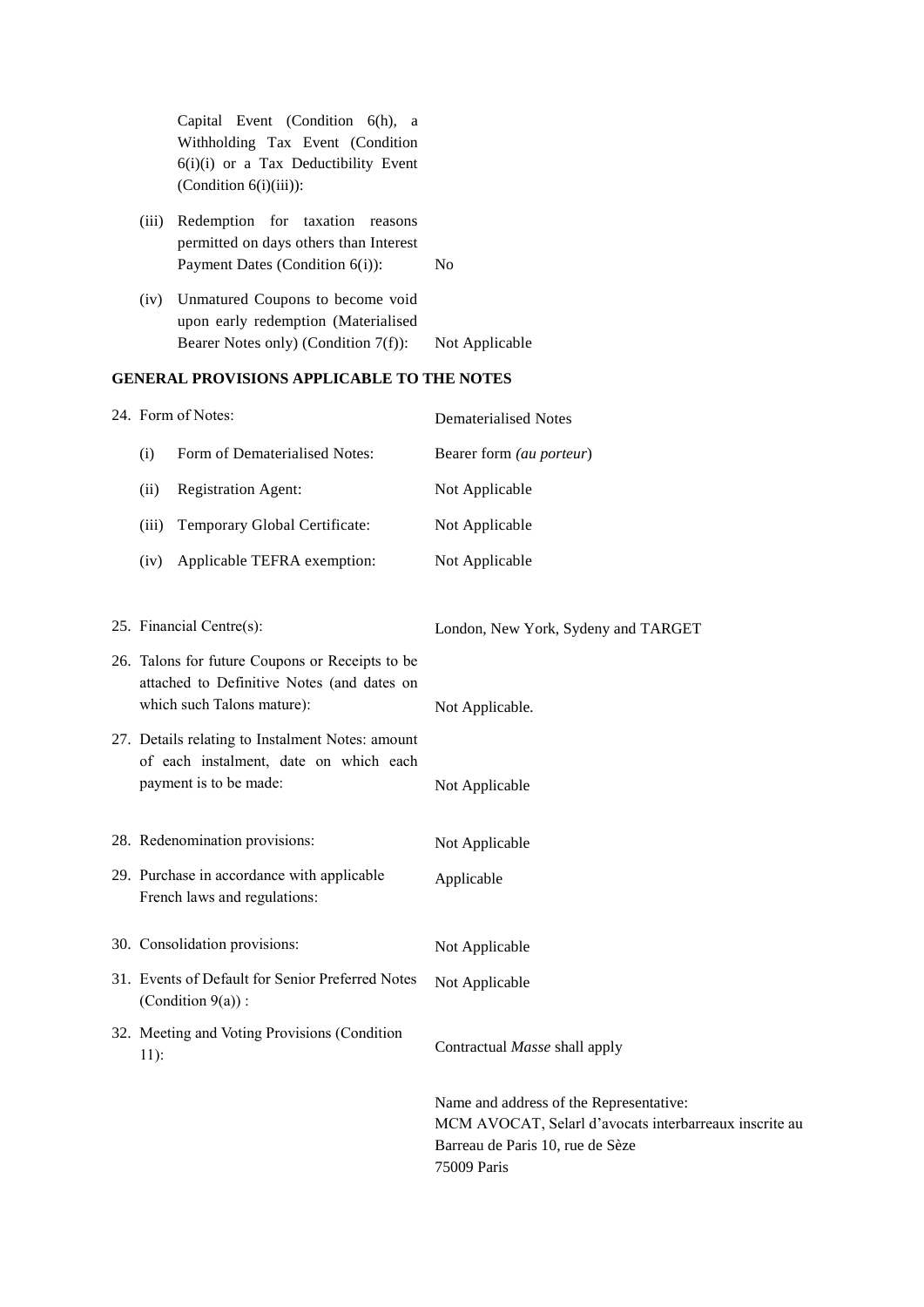France Represented by Maître Antoine Lachenaud, Co-gérant associé

Name and address of the alternate Representative: Maître Philippe Maisonneuve Avocat 10, rue de Sèze 75009 Paris France

The Representative will receive a remuneration of EUR 2,000 (excluding VAT) per year.

# **RESPONSIBILITY**

The Issuer accepts responsibility for the information contained in these Final Terms.

Signed on behalf of BPCE

Duly represented by:

Mr. Jean-Philippe Berthaut, Head of Group Funding,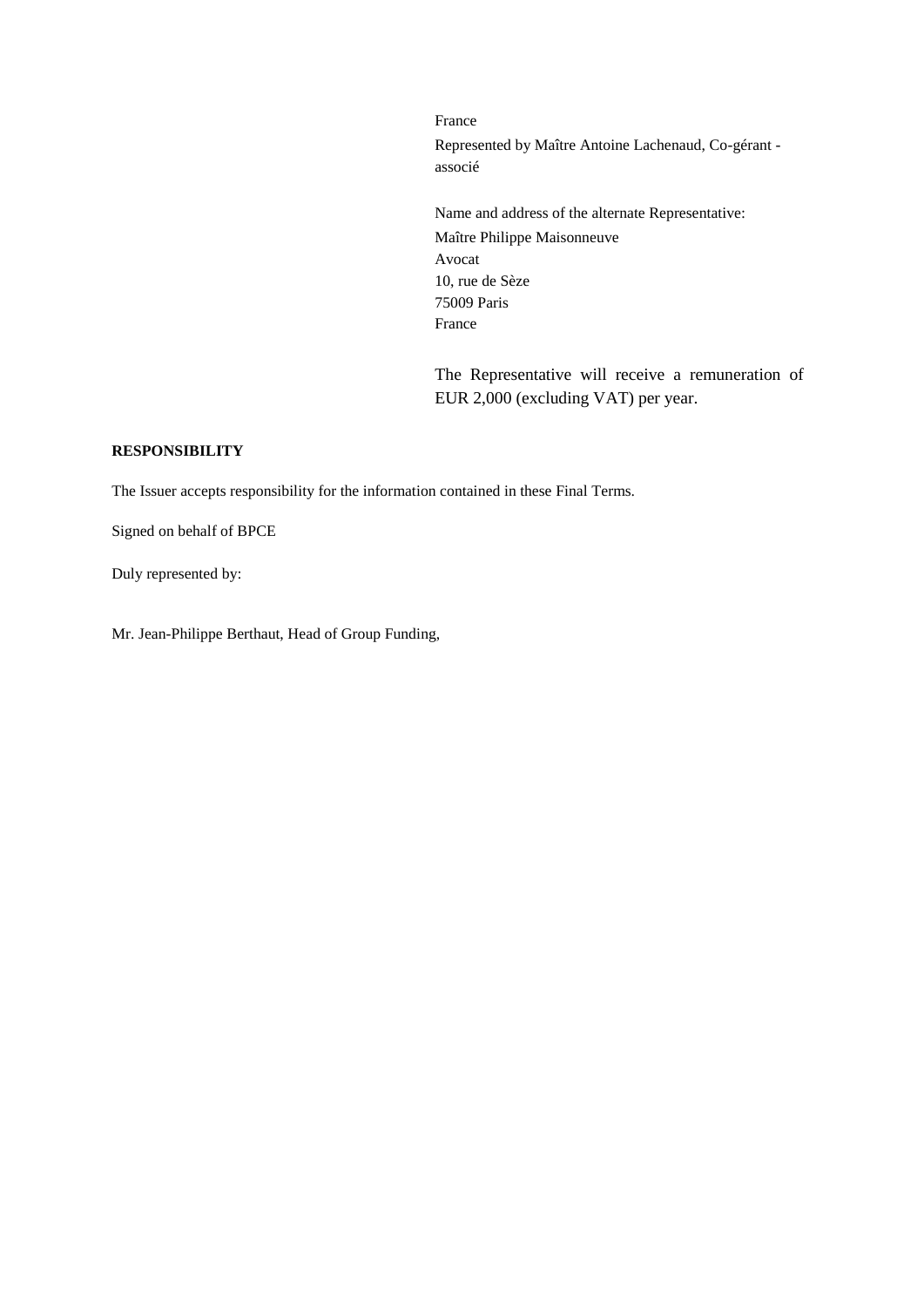## **PART B – OTHER INFORMATION**

### **1. LISTING AND ADMISSION TO TRADING**

| (i) Listing and Admission to trading:   | Application has been made by the Issuer (or on its behalf) for   |
|-----------------------------------------|------------------------------------------------------------------|
|                                         | the Notes to be listed and admitted to trading on Euronext Paris |
|                                         | with effect from the Issue Date.                                 |
| (ii) Estimate of total expenses related |                                                                  |

to admission to trading: EUR 3,850

#### **2. RATINGS**

Ratings: Not Applicable

# **3. INTERESTS OF NATURAL AND LEGAL PERSONS INVOLVED IN THE ISSUE**

Save as discussed in "Subscription and Sale", so far as the Issuer is aware, no person involved in the offer of the Notes has an interest material to the offer.

#### **4**. **FLOATING RATE NOTES ONLY – HISTORIC INTEREST RATES**

| Benchmarks: | Amounts payable under the Notes will be calculated by reference                |
|-------------|--------------------------------------------------------------------------------|
|             | to 3 months AUD BBSW which is provided by ASX Benchmarks                       |
|             | Pty Limited ("ASX"). As at the date of these Final Terms, 3 months             |
|             | AUD BBSW does not appear on the register of administrators and                 |
|             | benchmarks established and maintained by the European Securities               |
|             | and Markets Authority pursuant to Article 36 of the Benchmark                  |
|             | Regulation (Regulation (EU) 2016/1011) (the "Benchmark                         |
|             | Regulation"). As far as the Issuer is aware, the transitional                  |
|             | provisions in Article 51 of the Benchmark Regulation apply, such               |
|             | that ASX is not currently required to obtain authorisation or<br>registration. |
|             | Details of historic AUD BBSW rates can be obtained from Reuters<br>Page BBSW.  |
|             |                                                                                |

#### **5. OPERATIONAL INFORMATION**

| ISIN:                                                    | FR0013350907                           |
|----------------------------------------------------------|----------------------------------------|
| Common Code:                                             | 0013350907                             |
| Depositaries:                                            |                                        |
| Euroclear France to act as Central<br>(i)<br>Depositary: | Yes                                    |
| (ii) Common Depositary for Euroclear<br>and Clearstream: |                                        |
|                                                          | No                                     |
|                                                          | $\mathbf{v}$ $\mathbf{v}$ $\mathbf{v}$ |

Any clearing system(s) other than Not ApplicableEuroclear and Clearstream and the